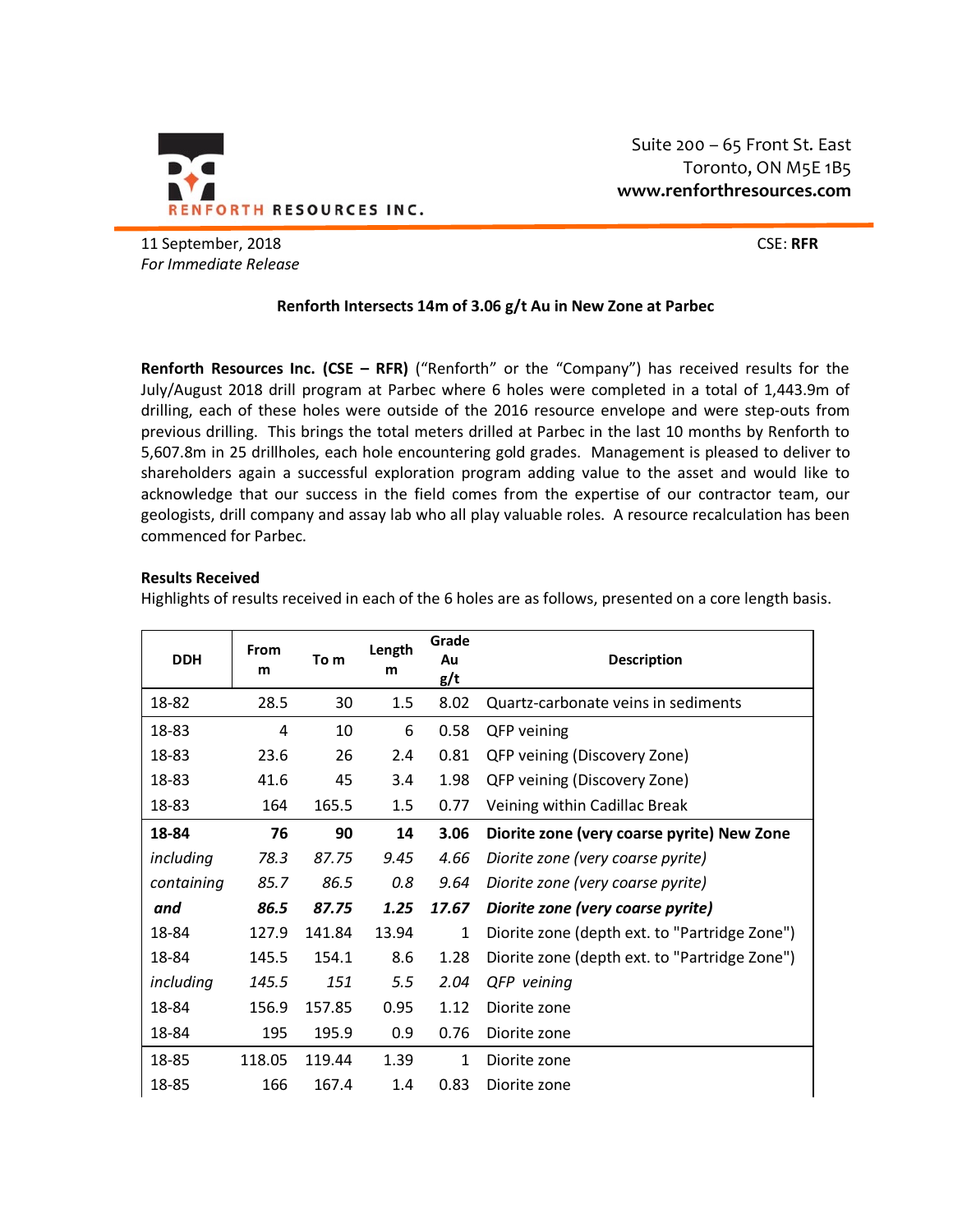| 18-85 | 178.7  | 189.5 | 10.8 | 1.69 | Diorite zone (depth ext. to "Partridge Zone")    |
|-------|--------|-------|------|------|--------------------------------------------------|
| 18-86 | 90.8   | 91.3  | 0.5  | 5.55 | Sheeted veins around sedimentary contact<br>(VG) |
| 18-86 | 112.7  | 113.7 |      | 2.82 | Sheeted veins around sedimentary contact         |
| 18-87 | 6.7    | 9.7   | 3    | 4.32 | QFP-hosted veining (Discovery Zone)              |
| 18-87 | 16     | 26.6  | 10.6 | 1.14 | QFP-hosted veining (Discovery Zone)              |
| 18-87 | 88.5   | 93.5  | 5    | 1.24 | QFP-hosted veining (Discovery Zone)              |
| 18-87 | 239.65 | 242.6 | 2.95 | 2.55 | Felsic lens within Cadillac Break                |

# **Drillhole targets**

Each of the holes drilled in this program had a specific technical target, these included undercutting previous successful holes in order to extend the mineralization deeper, exploration holes targeting strike (east to west) extensions of previously intersected mineralization and undercutting surface exploration results, described for each hole as follows;

## *PAR-18-82*

*Unlike almost all other drilling at Parbec, this exploratory drillhole was aimed southwestwards. The target was the "Felsite" zone seen in historic drilling close to the Pontiac Group sedimentary contact (PAR-87-21: 5.79m @ 2.23g/t Au).*

## *PAR-18-83*

*This DDH was drilled to further delineate the "Magnetic Diorite" target discovered in March 2018 (PAR-18-78: 19.3m @ 3.64g/t Au) as well as to explore the strike extension of the porphyry-hosted "Discovery Zone" in the east-centre of the property.*

### *PAR-18-84*

*This DDH undercuts PAR-17-69 in the "Partridge Zone" western extension area which has been progressively built up throughout the 2017/18 Renforth drilling.*

### *PAR-18-85*

*This DDH is also in the "Partridge Zone" and undercuts PAR-18-70 which passed through several diorite-hosted zones including 14.1m @ 1.26g/t Au, 3.7m @ 3.16g/t Au and 5.0m @ 1.48g/t Au*

### *PAR-18-86*

*This DDH is aimed southwestwards in a similar fashion to PAR-18-82. The target in this case was a series of veins which follow the southern Pontiac sedimentary contact in the west of the property (PAR-08-02: 4.5m @ 2.75g/t Au; PAR-08-03: 3.3m @ 2.35g/t Au)*

### *PAR-18-87*

*This DDH is midway between PAR-18-83 and the historic "Discovery Zone" area and was drilled to test both that zone as well as the well-mineralized "Magnetic Diorite" in the Cadillac Break schists. Nearby intervals in the Discovery Zone include 22.86m @ 2.25g/t Au (PAR-87-28) and 19.81m @ 1.79g/t Au (DDH H-4)*

### **Interpretation of Results**

The ongoing success of drill programs at Parbec is, in management's opinion, important, as we are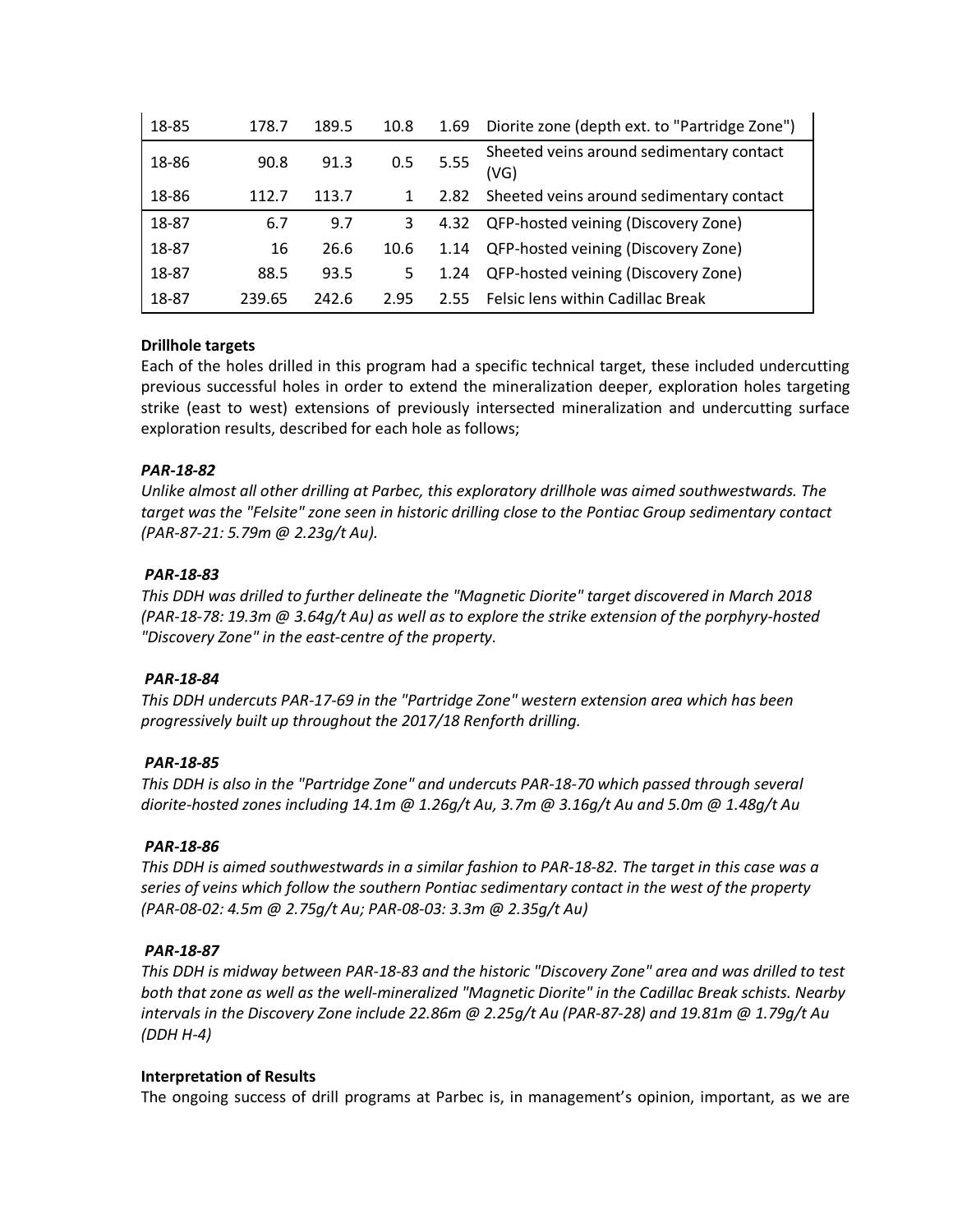extending the mineralization beyond what was included in the NI 43-101 resource which was defined at Parbec in 2016. The intersection of gold in each drillhole, outside of the resource, warrants the recalculation of the resource, management expects the resource at Parbec to increase. Parbec is located in Malartic, Quebec, adjacent to the Canadian Malartic gold mine, with road access and industry support for exploration readily available. To date drilling at Parbec has been relatively shallow, as the mineralization starts on surface, and has yet to cover the entire NE-SW extent of the main mineralized structure on the property, the Cadillac Break. Upon completion and release of the resource update for Parbec, Renforth will again raise funds in order to continue our drilling.



**Renforth's Drilling at Parbec (**July/Aug in red/yellow)

Samples reported on in this press release were selected in the field, cut, bagged and tagged under the supervision of Francis Newton P.Geo and personally transported to Bourlamaque Laboratories where they were fire assayed for gold. The lengths given in this press release refer to core lengths as measured in the core box.

Technical Information in this press release has been reviewed and approved by Francis Newton P.Geo, a "qualified person" pursuant to the guidelines of 43-101.

For further information please contact: Renforth Resources Inc. Nicole Brewster President and Chief Executive Officer C:416-818-1393 E: nicole@renforthresources.com #200 – 65 Front St. E, Toronto, ON M5E 1B5

**No securities regulatory authority has approved or disapproved of the contents of this news release.**